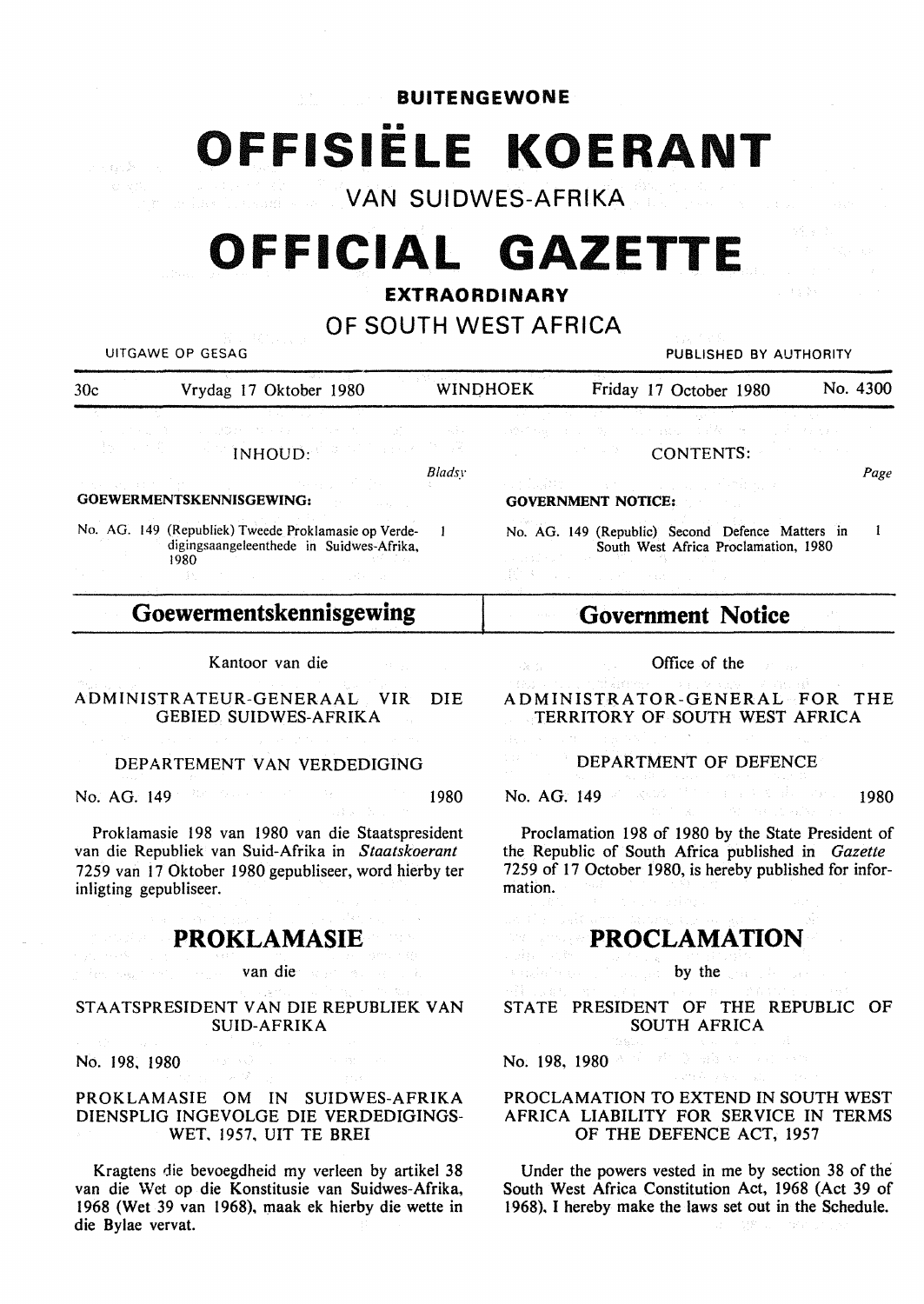Gegee onder my Hand en die Seel van die Republiek van Suid-Afrika te Pretoria op hede die sewende dag van Oktober eenduisend negehonderd-en-tagtig.

M. VILJOEN Staatspresident

Op las van die Staatspresident-in-rade:

P. W. BOTHA

### BYLAE

#### *Toepassing van Wet 44 van 1957 in Suidwes-Afrika*

I. ( l) By die toepassing van die Verdedigingswet, 1957 (hieronder die Wet genoem), in die gebied Suidwes-Afrika ingevolge artikel 153 daarvan -

- (a) word dit geag dat paragraaf (a) van subartikel ( 1) van artikel 2 daarvan ook van toepassing is op 'n lid van die Nasionale Vergadering van Suidwes-Afrika, 'n uitvoerende owerheid, soos in artike1 1 van die Proklamasie op Verteenwoordigende Owerhede, 1980 (Proklamasie AG. 8 van 1980), omskryf, 'n wetgewende owerheid, soos aldus omskryf, of die Kapteinsraad of Volksraad van Rehoboth;
- (b) word die woorde "of persone wat nie blankes, soos in artikel *een* van die Bevolkingsregistrasiewet, 1950 (Wet No. 30 van 1950), omskryf, is nie", die woorde "of op persone wat nie blankes, soos aldus omskryf, is nie of enige kategorie van sulke persone" en die woorde "of iemand wat nie 'n blanke, soos aldus omskryf, is nie" in genoemde subartikel (1), geag nie deel van daardie artikel uit te maak nie;
- (c) word die woorde "blankes is, soos in die Bevolkingsregistrasiewet, 1950 (Wet No. 30 van 1950), omskryf, en" in subartikel (3) van daardie artikel, geag nie dee! van daardie artikel uit te maak nie en die verwysing in genoemde subartikel (3) na die Staatspresident, uitgelê as 'n verwysing ook na die Administrateur-generaal: Met dien verstande dat met betrekking tot die Administrateur-genera al 'n verwysing in daardie subartikel -
	- (i) na die *Staatskoerant,* uitgele word as 'n verwysing na die *Offisiele Koerant* van die gebied Suidwes-Afrika;
- (ii) na die Republiek, uitgele word as 'n verwysing na die gebied Suidwes-Afrika;
- (d) word artikel 63 daarvan geag, gewysig te wees deur die byvoeging by subartikel (1) van die volgende paragraaf:

Given under my Hand and the Seal of the Republic of South Africa at Pretoria on this seventh day of October one thousand nine hundred and eighty.

M. VILJOEN State President By order of the State President-in-Council: P. W. BOTHA

RTUGE

### **SCHEDULE**

### *Application of Act 44 of 1957 in South West Africa*

1. (1) In the application of the Defence Act, 1957 (hereinafter referred to as the Act), in the territory of South West Africa in terms of section  $153$  thereof -

- (a) it shall be deemed that paragraph (a) of subsection (1) of section 2 thereof shall apply also to a member of the National Assembly of South West Africa, an executive authority, as defined in section 1 of the Representative Authorities Proclamation, 1980 (Proclamation AG. 8 of 1980), a legislative authority, as so defined, or the Kaptein's Council of Legislative Council of Rehoboth; .
- (b) the words "or persons who are not white persons as defined in section *one* of the Population Registration Act, 1950 (Act No. 30 of 1950)", the words "or to such persons who are not white persons, as so defined, or any class of such persons" and the words "or any person who is not a white person as so defined" in the said subsection  $(1)$ , shall be deemed not to form part of that section;
- ( c) the words "white persons as defined in the Population Registration Act, 1950 (Act No. 30 of 1950), and are" in subsection (3) of that section, shall be deemed not to form part of that section and the reference in the said subsection (3) to the State President, shall be construed as including a reference to the Administrator-General : Provided that in relation to the Administrator-General a reference in that subsection -
	- (i) to the *Gazette,* shall be construed as a reference to the *Official Gazette* of the territory of South West Africa;
	- (ii) to the Republic, shall be construed as a reference to the territory of South West Africa;
- (d) section 63 thereof shall be deemed to be amended by the addition to subsection (1) of the following paragraph: